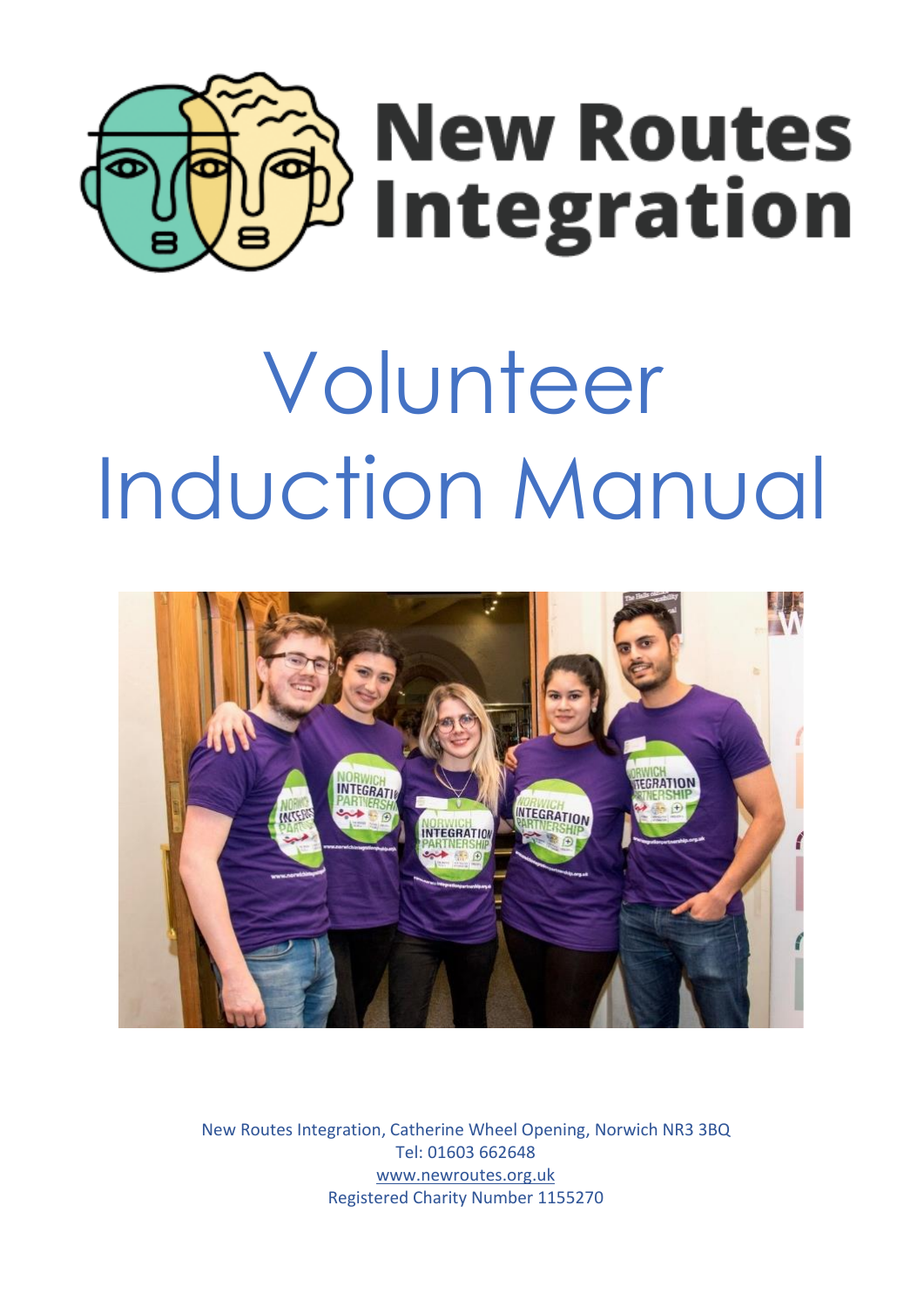## **Contents**

- 2. New Routes Integration
- 3. Staff and roles
- 4. Opening hours
- 4. Regular activities
- 5. What you can expect from us
- 6. What we expect from you
- 7. **Key policy points**: Safeguarding
- 8. Health and safety
- 9. Data protection
- 10. Boundaries
- 11. House rules
- 12. Useful contacts
- 14. Appendix 1 Volunteer agreement
- 15. Appendix 2 Coronavirus pandemic

## NEW ROUTES Who we are & what we do

New Routes Integration (NR) is a small charity that has been supporting resettled migrants, refugees and asylum seekers to Norwich since 2004. Our aims are:

#### **1. SOCIAL INCLUSION**

To promote social inclusion for the public benefit by preventing people from becoming socially excluded and assisting them to integrate into society.

#### **2. DEVELOP SKILLS**

To develop the capacity and skills of the disadvantaged minority ethnic individuals and communities of Norwich to support the fulfilment of potential and enable active involvement in society.

### **3. COHESION**

To contribute towards social and racial cohesion by building positive images and new connections among people of different backgrounds; thereby integrating marginalised people into the wider community.

New Routes would not have flourished without the dedication of hundreds of volunteers over the years. All of our activities are supported or run by volunteers, many of whom are participants who use their valuable experience to support recent arrivals to the city.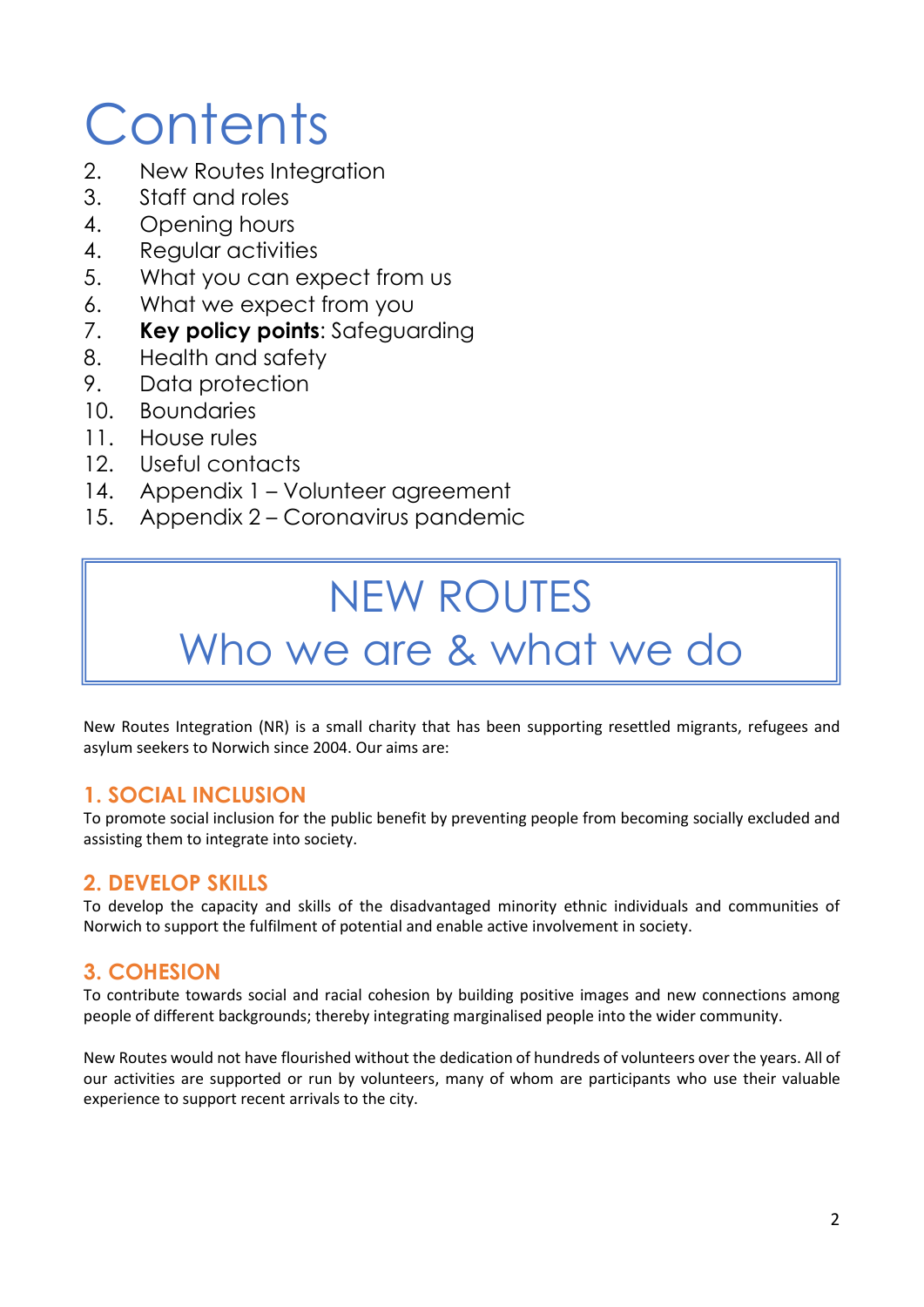### STAFF



07760664870 07988098229 07969060779

### Cristina Casti **Sadhia Islam** Katie Warner



ADMINISTRATION & FINANCE YOUTH PROJECTS

Gee Cook Patrick Heaton-Armstrong



CEO ADULT SUPPORT **COORDINATOR** 



**COORDINATOR** info@newroutes.org.uk youth@newroutes.org.uk esol@newroutes.org.uk

Amélie Sells



COMMUNICATIONS & DEVELOPMENT [geecook@newroutes.org.uk](mailto:geecook@newroutes.org.uk) support@newroutes.org.uk development@newroutes.org.uk



ESOL COORDINATOR 07864303812



HEALTH & WELLBEING **COORDINATOR** 

### Cameron Cave NEW ROUTES TRUSTEES

 **Robert Manning – Co-Chair Sam Apeh – Co-Chair Vince Ballester – Treasurer Henrietta Shirazu Brian Watkins Leanne Munro Masina Patrick Allan Mankhanamba Christopher Peskett** 

health@newroutes.org.uk [trustees@newroutes.org.uk](mailto:trustees@newroutes.org.uk)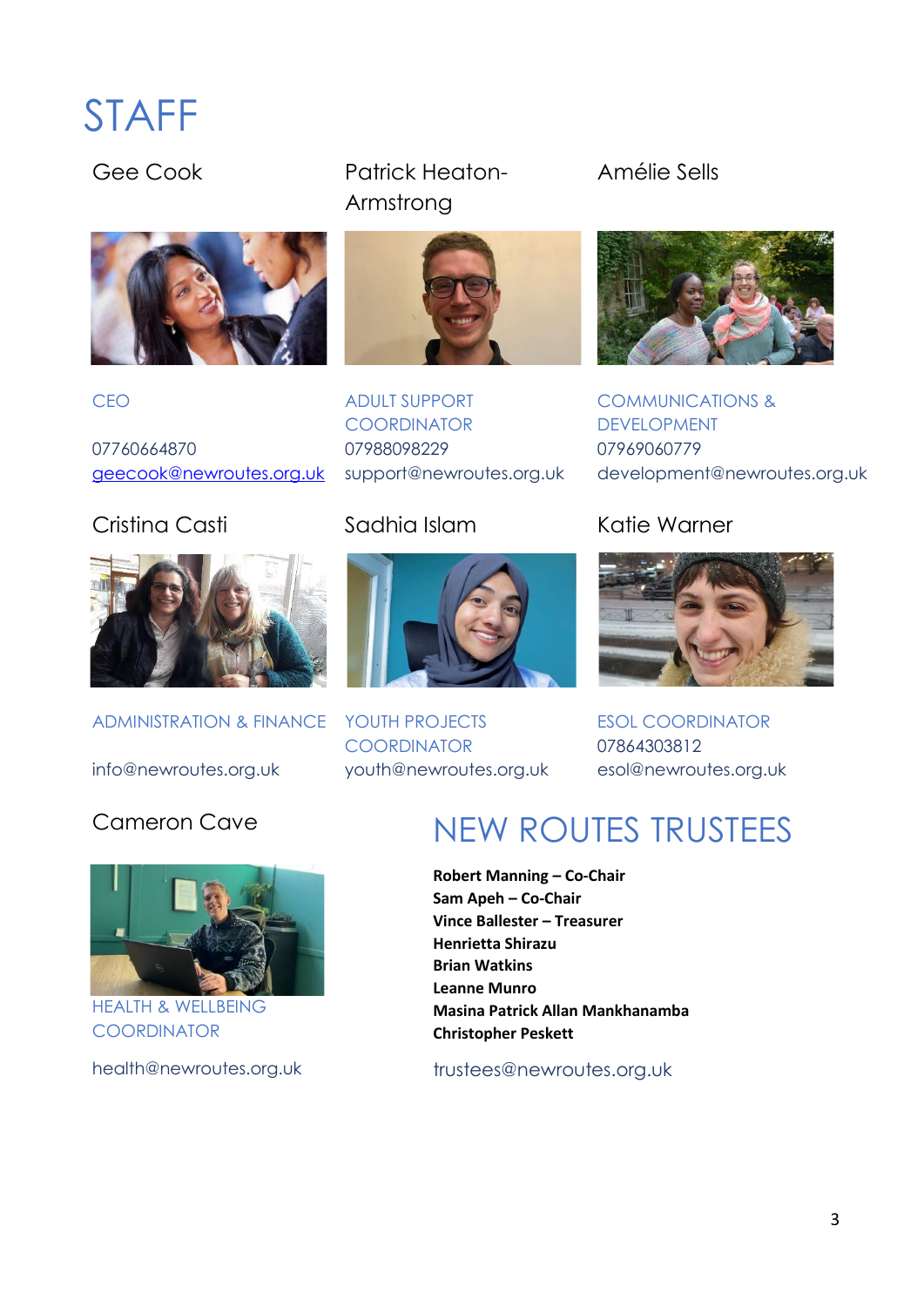## OPENING HOURS

New Routes follows the school term dates, and outside of term-time our timetable changes. **MMA** and **Families Club** continue during the school holidays, with an additional **Families Club on Wednesday afternoons** (not in half-terms), plus community events and outings to places of local or educational interest.

The New Routes office is open between 10am and 6pm, but please phone and arrange a time if you wish to see a specific staff member. Staff frequently undertake work activities in the evenings/weekends and at other venues, so our hours are flexible. If a staff member is alone in the office, the lone working policy recommends that they do not admit any participants or unknown visitors. If you or your mentee would like to speak to a member of staff, please email or call to make an appointment, or come during a scheduled activity.

#### **School term dates 2020-21**

#### **Autumn term**

- Monday 6 September Friday 22 October 2021
- *Half-term holiday: Monday 25 Friday 29 October 2021*
- Monday 1 November Friday 17 December 2021
- *Christmas holiday: Monday 20 December Tuesday 4 January 2022*

#### **Spring term**

- Wednesday 5 January Friday 11 February 2022
- *Half-term holiday: Monday 14 Friday 18 February 2022*
- Monday 21 February Friday 1 April 2022
- *Easter holiday: Monday 4 Tuesday 19 April 2022*

#### **Summer term 2021**

- Wednesday 20 April Friday 27 May 2022 (Monday 2 May is a Bank Holiday)
- *Half-term holiday: Monday 30 Friday 3 June 2022*
- Monday 6 June Friday 22 July 2022
- *Summer holiday: Monday 25 July Monday 5 September 2022*

### REGULAR ACTIVITIES

Please see the website or activities flyer for details and times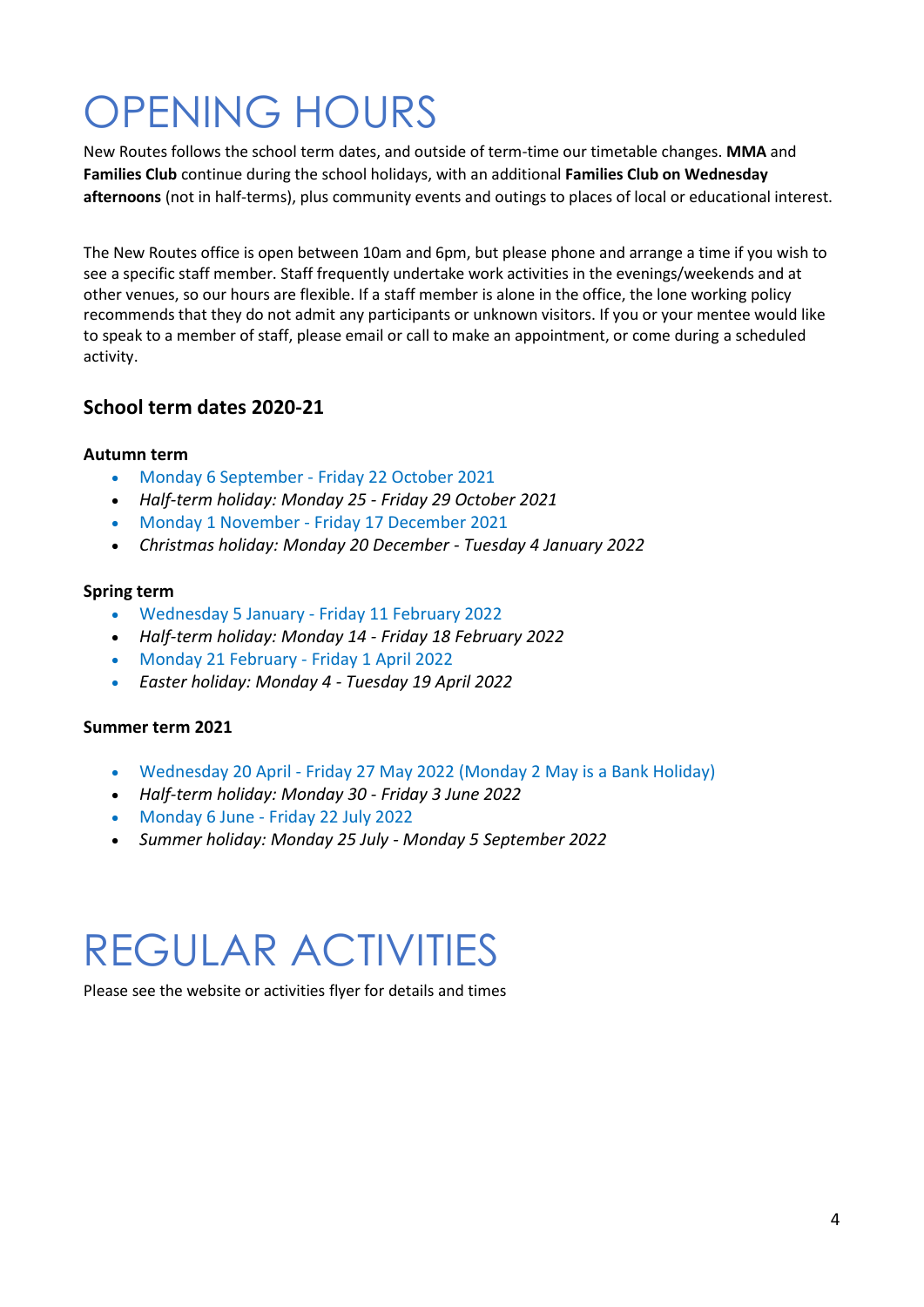## WHAT YOU CAN EXPECT FROM US

We value all our volunteers and recognise that the time you give should be as beneficial to yourself as to the organisation. We aim to provide a supportive and fun environment.

#### **Training**

All volunteers attend New Communities Awareness Training before they begin volunteering with us, plus additional NVCO accredited mentoring and befriending training should they choose to become a mentor or befriender. New Routes organises yearly safeguarding training, delivered by the Norfolk Safeguarding Children Board; all volunteers working with young participants are encouraged to attend this. Every member of staff and volunteer working with children and/or young people must undertake appropriate safeguarding training every three years.

#### **DBS checks**

New Routes will arrange for DBS checks to take place, where necessary.

#### **Volunteers' meetings**

Volunteers' meetings take place on the **first Wednesday of every month, at 7pm**. **The social centre is open from 6pm** for socialising and occasional external talks. These meetings cover any upcoming activities or events. We encourage all our volunteers to attend these meetings.

#### **Mentoring/befriending roundtable discussion and supervisions**

These take place directly after the volunteers' meetings on the **first Wednesday of every month**. This is a space for mentors/befrienders to confidentially discuss any issues they may have about their partnership/mentee with our clinical supervisor, and staff members and other mentors. We **strongly encourage** all mentors to attend these supervisions **regularly.**

#### **Individual supervisions**

New Routes is aware that working with people who have experienced trauma and may have complicated lives can be a challenging and emotional experience. If you have any concerns about your mentee or someone you work with at New Routes, or you would like to talk about your own feelings and reactions, please do contact a staff member and arrange a one-to-one supervision or ask for a telephone appointment with our clinical supervisor, a qualified psychotherapist, who is available to provide support. Please ask for details.

#### **Volunteer socials**

We try to host one or two volunteer socials each year. These are a great way to meet other volunteers in a relaxed setting, and for us to say to thank you for all that our volunteers do to support New Routes. It's also a good opportunity to test your random knowledge of New Routes with a quiz!

#### **Expenses**

New Routes is unable to provide all volunteering expenses, however where volunteers find transport costs prohibitive, we are able to provide bus tickets. Please speak to a member of staff.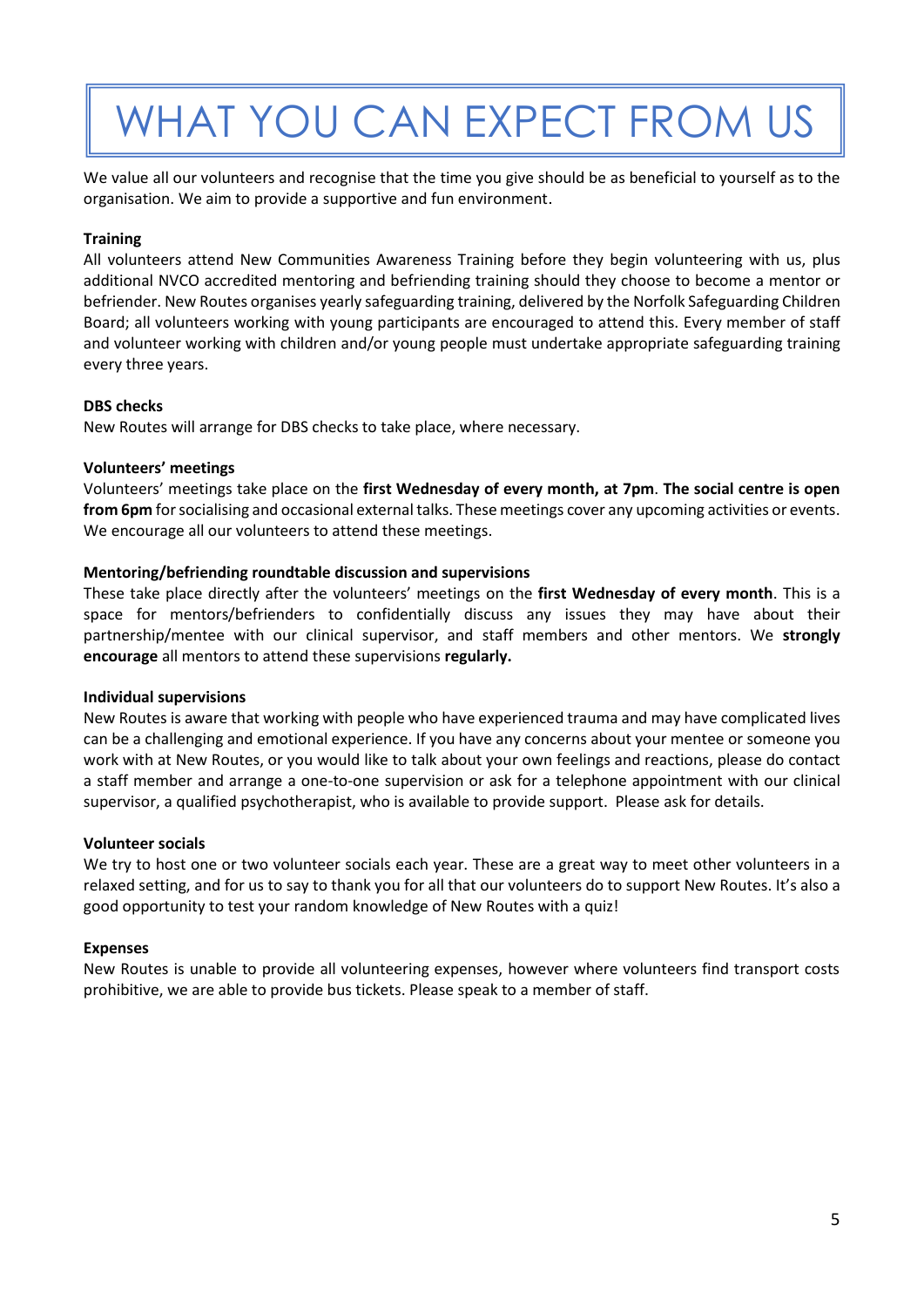### WHAT WE EXPECT FROM VOLUNTEERS

Without the extraordinary contribution of our volunteers, New Routes would not work! In order to ensure that activities are well supported we require and request the following:

#### **Training**

All volunteers must complete the New Communities Awareness Training – a half-day course looking at different migration categories and entitlements, the global refugee situation and the asylum process in the UK. Mentors and befrienders must have also completed the further day and a half NCVO-approved mentoring and befriending training.

We request that all mentors and befrienders and those volunteers working with children attend safeguarding training. This may be delivered externally or at New Routes by the Norfolk Safeguarding Children Board.

#### **Volunteer agreement & abiding by New Routes policies**

All volunteers must sign the Volunteer Agreement (appendix 1) before they begin volunteering with New Routes.

#### **Doodle Polls**

For some activities we request that volunteers sign up beforehand so that we know how many people we can expect. You don't have to sign up to come along but it is certainly helpful if you do. Doodle Poll allows you to only sign up for the dates you know you can do.

### *Childcare for International Friendship Group (Mondays, 10-1.30pm):*

<https://doodle.com/poll/ks324rr7srswiyf7>

#### *International Families Club (Saturdays, 3-5.30pm):*

<https://doodle.com/poll/xwdcwzugdpf46t2g>

#### *Homework Club (Tuesdays 16:00 – 17:30; Saturdays 13:30 – 15:00):*

<https://doodle.com/poll/n35r8nhcn7xxpumc>

#### **Communication**

We request that all volunteers stay in contact with New Routes staff for the duration of their volunteering experience, either through attending activities and volunteer meetings, or regular email/phone communication (mentors and befrienders). If you wish to end your volunteering experience with New Routes, please inform us via email or by speaking with a staff member so that we can formally remove you from our volunteers list.

#### **Commitment**

By signing up to volunteer for a particular activity, you are making a time commitment for the duration of that activity. Please ensure when you sign up for activities, or arrange a mentoring/befriending meeting, that you are able to stay for the full period, or that you have informed a member of staff/your mentee beforehand that you will need to leave early. This is particularly important for activities such as Families Club where tidying will be necessary at the end of the session.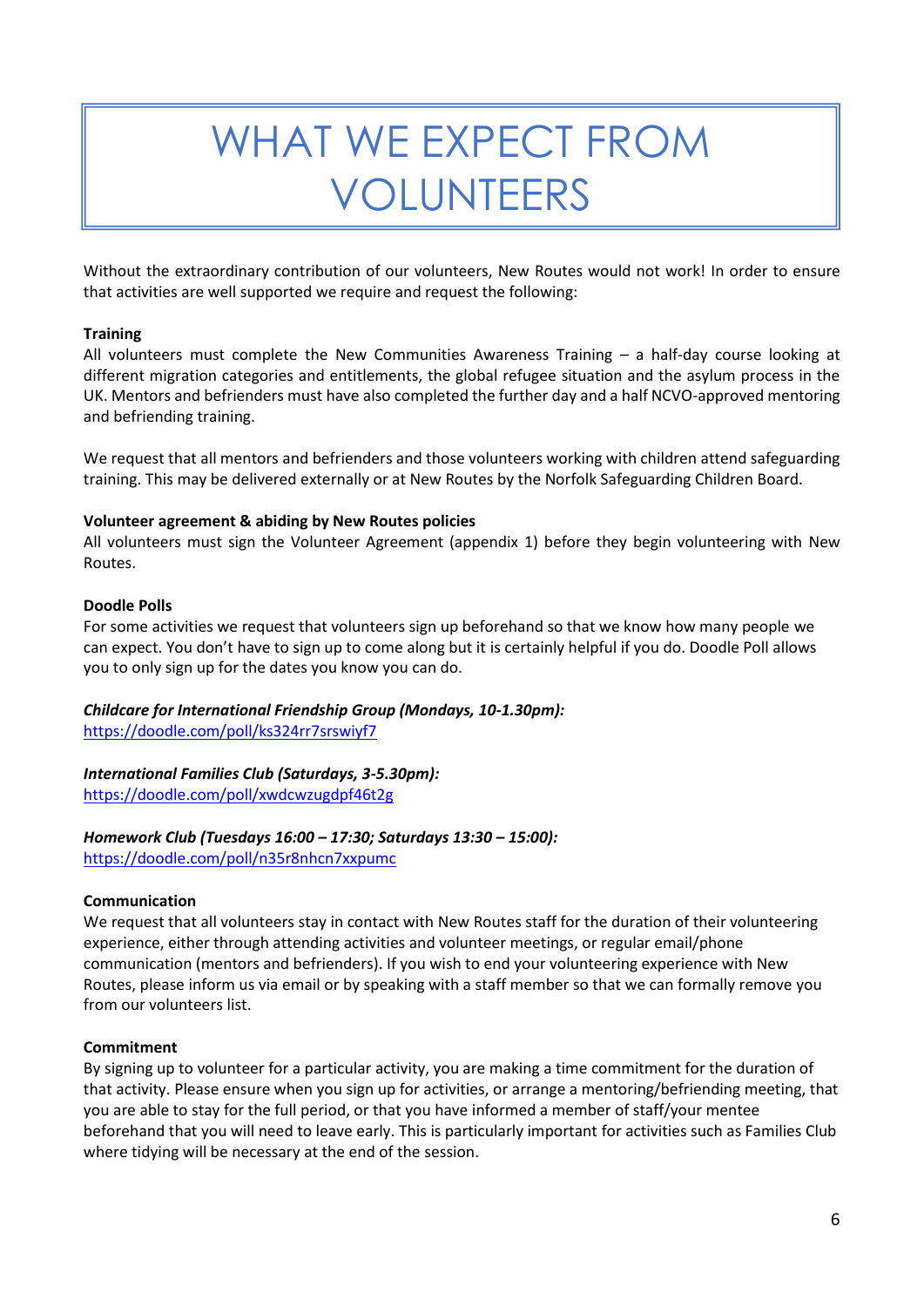#### **Confidentiality**

With the exception of the reporting of safeguarding concerns to New Routes staff, we expect all volunteers to respect any information shared with them by participants and maintain strict confidentiality at all times. There may be times (eg. mentoring roundtables) where it is appropriate to share confidential information about a participant; it is is expected that this will be done in a thoughtful and sensitive way.

### KEY POLICY POINTS AND **GUIDANCE**

New Routes is in the process of updating all its policies. Should you wish to access them, they are available in printed format from a member of staff and will be available to view on our website: http://newroutes.org.uk/about-us/our-policies/

### Safeguarding

**Please read and familiarise yourself with the New Routes safeguarding policy available online here:** [https://newroutes.org.uk/wp-content/uploads/2020/05/Safeguarding-Procedures-and-Child-Protection-](https://newroutes.org.uk/wp-content/uploads/2020/05/Safeguarding-Procedures-and-Child-Protection-Policy.pdf)[Policy.pdf](https://newroutes.org.uk/wp-content/uploads/2020/05/Safeguarding-Procedures-and-Child-Protection-Policy.pdf)

#### **Key points:**

All adults who come into contact with children at New Routes have a duty of care to safeguard and promote their welfare. There is a legal duty placed upon us to ensure that all adults who work with or on behalf of children are competent, confident and safe to do so.

A child may decide to disclose information that may indicate they are suffering from abuse or neglect. A child chooses to speak to an adult because they feel that they will listen and that they can trust them. The adult needs to listen to what the child has to say, and be very careful not to 'lead' the child or influence in any way what they say.

#### *It is important that the adult remembers to:*

- *• Stay calm*
- *• Listen and be supportive*
- *• Not ask any leading questions, interrogate the child, or put ideas in the child's head, or jump to conclusions*
- *• Not stop or interrupt a child who is recalling significant events*
- *• Never promise the child confidentiality – it must be explained that information will need be to be passed on to help keep them safe*
- *• Avoid criticising the alleged perpetrator*
- *• Tell the child what must be done next (the safeguarding process must be followed)*
- *• Record what was said immediately as close to what was said as possible. Also record what was happening immediately before the child disclosed. Be sure to sign and date the record in ink.*
- *• Contact the designated person immediately*
- *• Seek support*

The Designated Child Protection Officer should be the first point of contact for concerns and queries regarding any safeguarding concern at New Routes.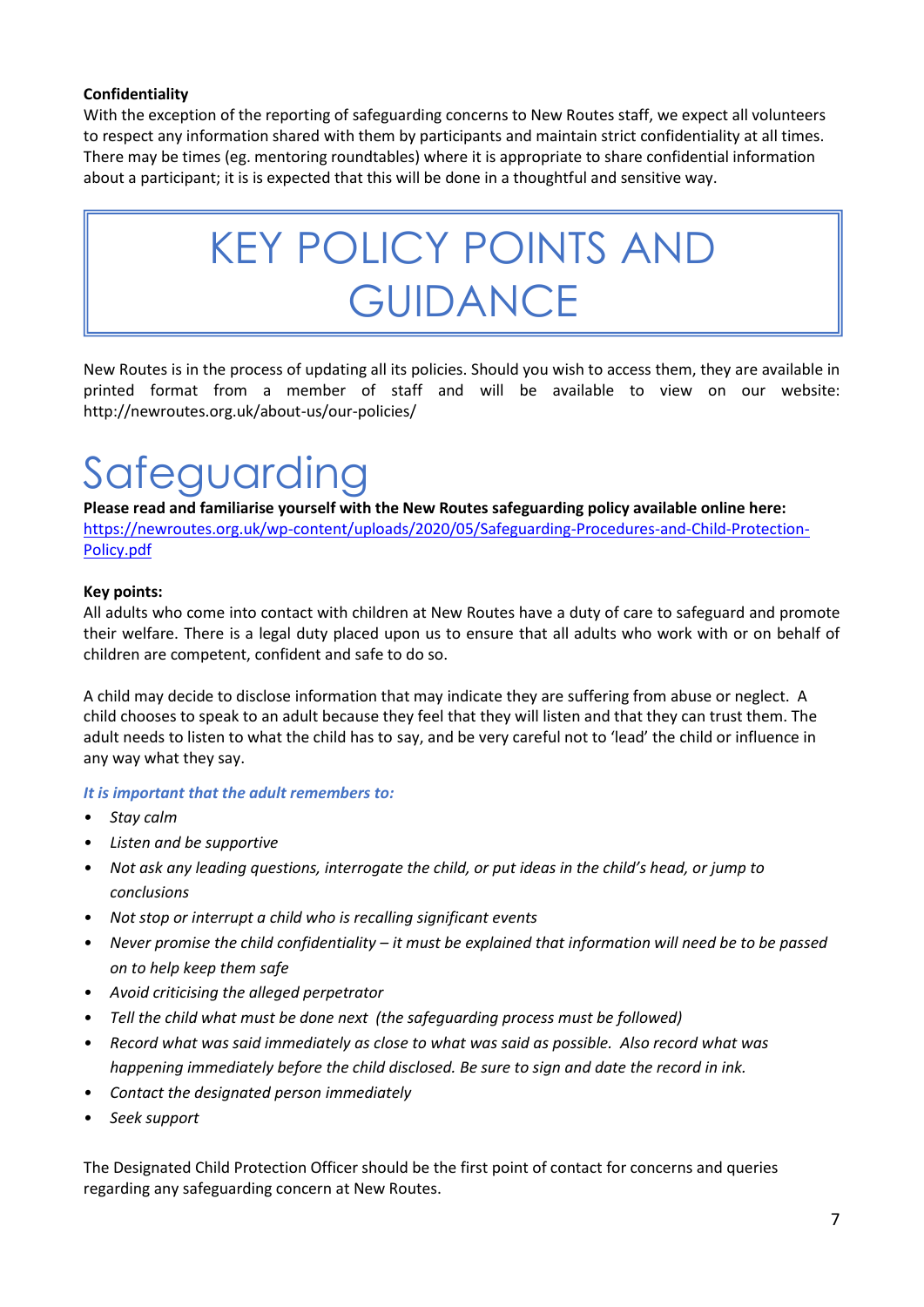#### *Reporting a concern or disclosure*

Any concerns you have regarding safeguarding should be reported to the **Designated Child Protection Officer for Safeguarding, Gee Cook**. Where possible, please do this in writing, either using the agreed report form, or via email.

#### *Safeguarding Vulnerable Adults Policy*

New Routes has additional guidance on safeguarding for vulnerable adults available online: <http://newroutes.org.uk/wp-content/uploads/2018/09/NR-Vulnerable-Adults-Policy.pdf>

### Health and safety

### **Key points:**

#### *First Aid*

At every activity there will always be first-aid qualified member of staff or volunteer. If you have received first aid training within the last three years, please inform a member of staff so that you can be added to the register.

#### *In case of an accident*

The first aid box and accident book are located in the office, on the shelf behind the desks. Please make sure to report any accidents in the accident-reporting book

#### *Volunteer responsibilities*

- Ensuring that the front door is always securely shut when there are small children in the building
- Ensuring there are no hot drinks in the main room during activities where children are present
- Ensuring there are no children under the age of 12 in the kitchen
- Ensuring no children under the age of 8 use the computers unsupervised
- Ensuring that all materials/toys are cleared away into the correctly marked containers at the end of activities

#### *Fire*

Fire extinguishers are in the kitchen, main room and entrance. There are two fire exits: the front entrance, and the back double doors. The back fire door should be unlocked whenever there are activities in the centre. If you notice that it is not, please inform a member of staff.

### Data protection

#### **Key points:**

Any volunteer processing personal data (eg. inputting data into Lamplight database or registering new participants) must read the New Routes Data Protection Policy: [http://newroutes.org.uk/wp](http://newroutes.org.uk/wp-content/uploads/2018/09/New-Routes-data-protection-policy-2018-draft.pdf)[content/uploads/2018/09/New-Routes-data-protection-policy-2018-draft.pdf](http://newroutes.org.uk/wp-content/uploads/2018/09/New-Routes-data-protection-policy-2018-draft.pdf) 

In line with confidentiality and the Data Protection Act 2018, all volunteers processing personal data are bound by the New Routes Data Protection Policy. Volunteers that disclose the personal data of participants or other volunteers must only do so in adherence to our policy. Any unauthorised disclosure made by a volunteer may result in the termination of the volunteering agreement.

Anyone whose personal information we process has the right to know:

- What information we hold and process on them
- How to gain access to this information
- How to keep it up to date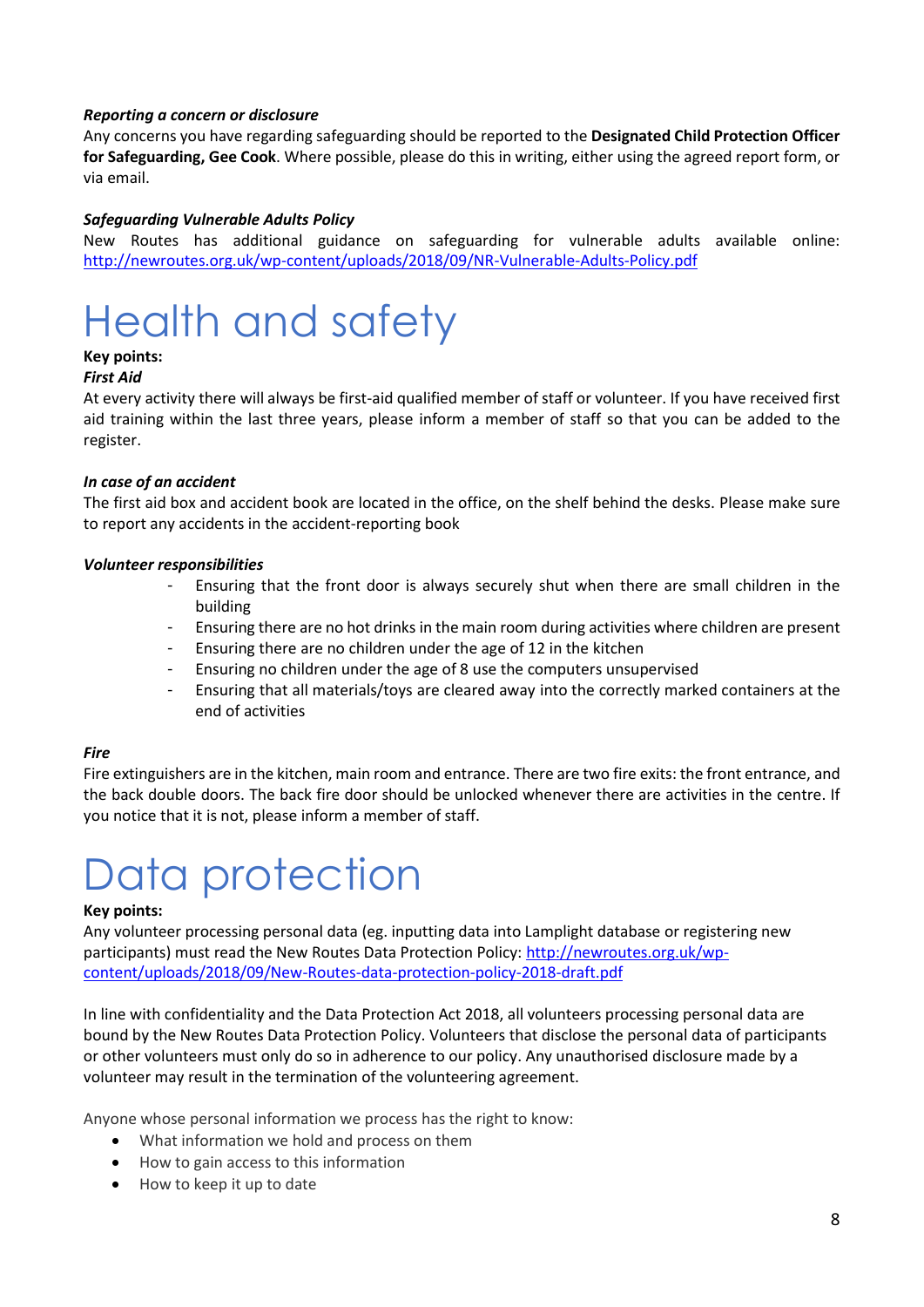What we are doing to comply with the Data Protection Act.

They also have the right to prevent processing of their personal data in some circumstances and the right to correct, rectify, block or erase information regarded as wrong.

Individuals have a right under the DPA to access certain personal data being kept about them on computer and in certain files. Any person wishing to exercise this right should apply in writing to the New Routes Data Controller, Amélie Sells, at development@newroutes.org.uk.

#### *Photos*

There are many reasons why New Routes participants may not wish to have their photos taken or shared on social media.

- Please refrain from taking identifiable photos at New Routes events unless requested to do so by a staff member for marketing purposes
- Always seek consent before taking photos and make clear to participants what they will be used for
- Never upload them to your personal social media accounts
- Delete any photos from your camera once they have been shared with a staff member

#### *How do we process volunteers' data?*

New Routes retains volunteer data (Volunteer Interview Form, Volunteer Agreement and attendance data) for six years after volunteering ceases/end of associated project, whichever is later, in accordance with project funding agreements. Volunteer contact information will also be kept for six years after volunteering ceases/end of associated project, whichever is later. When a volunteer informs New Routes that they are ceasing volunteering, we will remove them from our volunteers list and they will cease to receive regular email correspondence. Volunteers will be given the option to join the New Routes mailing list for quarterly updates.

### Complaints procedure

#### **Making concerns known:**

A volunteer or participant who is uneasy about any aspect of New Routes should, in the first instance, talk over any worries and anxieties with the CEO, Gee Cook.

If this does not have a satisfactory outcome within a couple of weeks, or if the problem recurs, the volunteer or participant should put their concerns or complaints in writing and request a meeting with the Project Coordinator and trustees of New Routes. An agreed written record of the discussion should be made.

You can contact the board of trustees via the designated email address: [trustees@newroutes.org.uk](mailto:trustees@newroutes.org.uk)

### **Boundaries**

#### **Expectations**

New Routes expects members of staff, volunteers, trustees and sessional staff to bring a wide variety of experience from their own lives to the job. We want people to be friendly, open and relaxed in the way that they work and in their working relationships with people. At the same time, it is important that we remain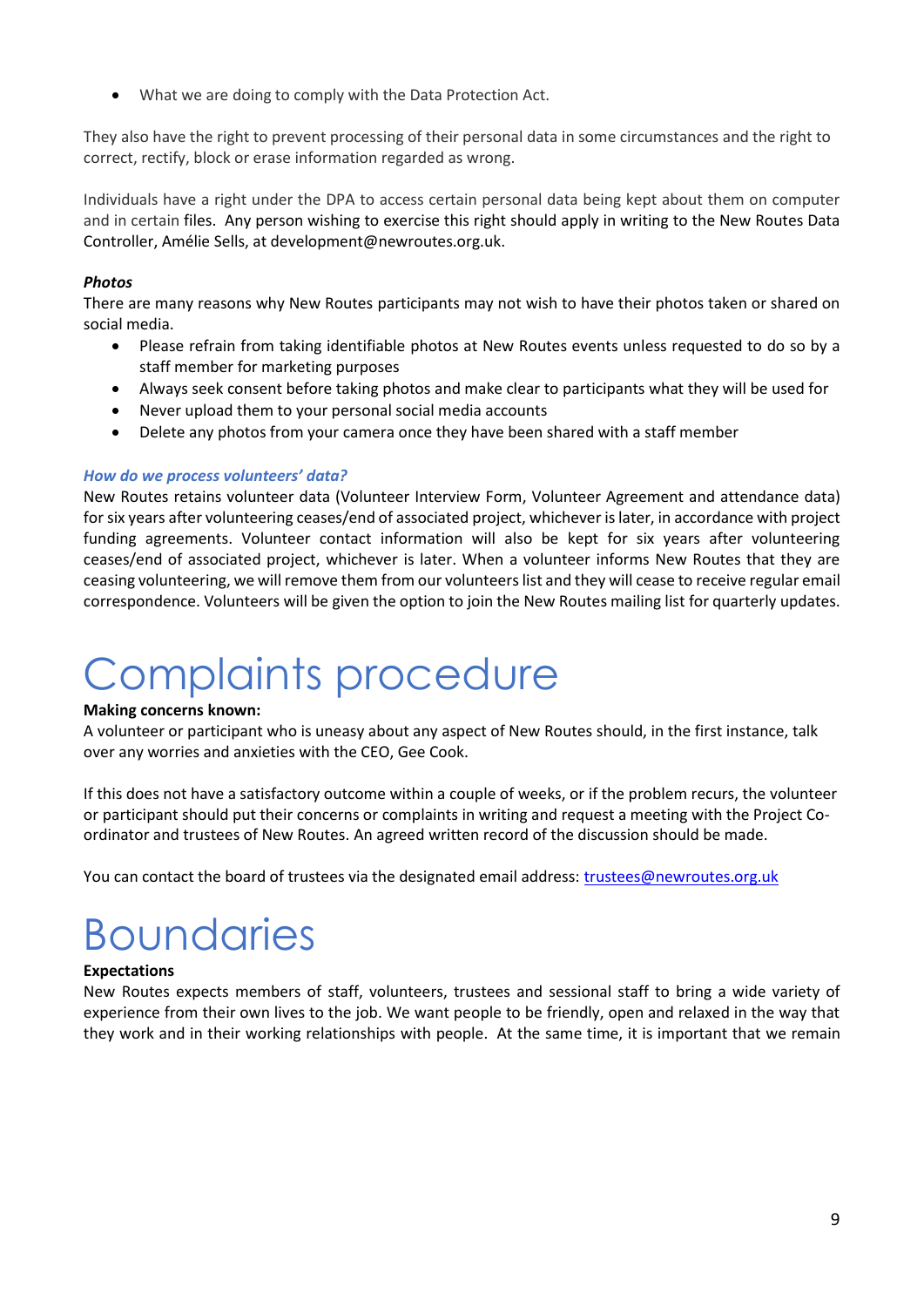professional to prevent misguided responses and to safeguard people from abuse. We require all volunteers to follow a code of conduct, consistent with our policy guidelines.

#### **Always:**

- Be clear about your boundaries at the onset of a working relationship with participants
- Think carefully about your words and actions and their likely impact
- Talk to staff about what you propose to do, or if you are in doubt

#### **New Routes expects its staff to:**

Be aware of the relationships that develop between the people we support and staff/volunteers

#### **Things you should never do:**

- Give participants personal information such as your address
- Initiate conversations regarding your religious or political beliefs with participants
- Invite participants to your home
- Enter into a sexual relationship with a participant
- Borrow/lend money from/to a participant
- Buy any goods from, or sell goods to a participant
- Be the beneficiary or executor of the Will of a participant
- Abuse people physically, sexually, financially, verbally or in any other way
- Allow your relationships with staff/volunteers from partner/external agencies to detract your focus from that of our participants and service delivery, or lead to a breach of confidentiality
- Bring New Routes into disrepute or damage its reputation through your behavior/social media presence
- Put any information about New Routes on any social media platform without the knowledge of New Routes staff
- Put images of participants or other volunteers on social media platforms without their prior consent

#### **Social media**

New Routes discourages volunteers from adding or becoming friends with participants on social media, and advises all volunteers to consider carefully their privacy settings and what information may be viewable on their social media account.

We recognise that relationships between volunteers and participants can develop into friendships. We do not discourage this, however volunteers should remain cognisant of their responsibility as a volunteer/mentor/representative of New Routes. **If the relationship between a volunteer and participant is no longer within the bounds of New Routes guidelines, the volunteering agreement/mentoring partnership will be terminated.**

### HOUSE RULES

#### **Parking**

The only parking available at New Routes is in the private bay directly opposite the entrance. At busy times please park carefully so that as many cars as possible can fit there. There is public parking at Anglia Square car parks.

#### **Bike parking**

Please do not bring your bike into the social centre as this poses a health and safety hazard. When leaving your bike outside, please make sure to lock it up –unlocked bikes have been stolen from outside the centre.

#### **Kitchen**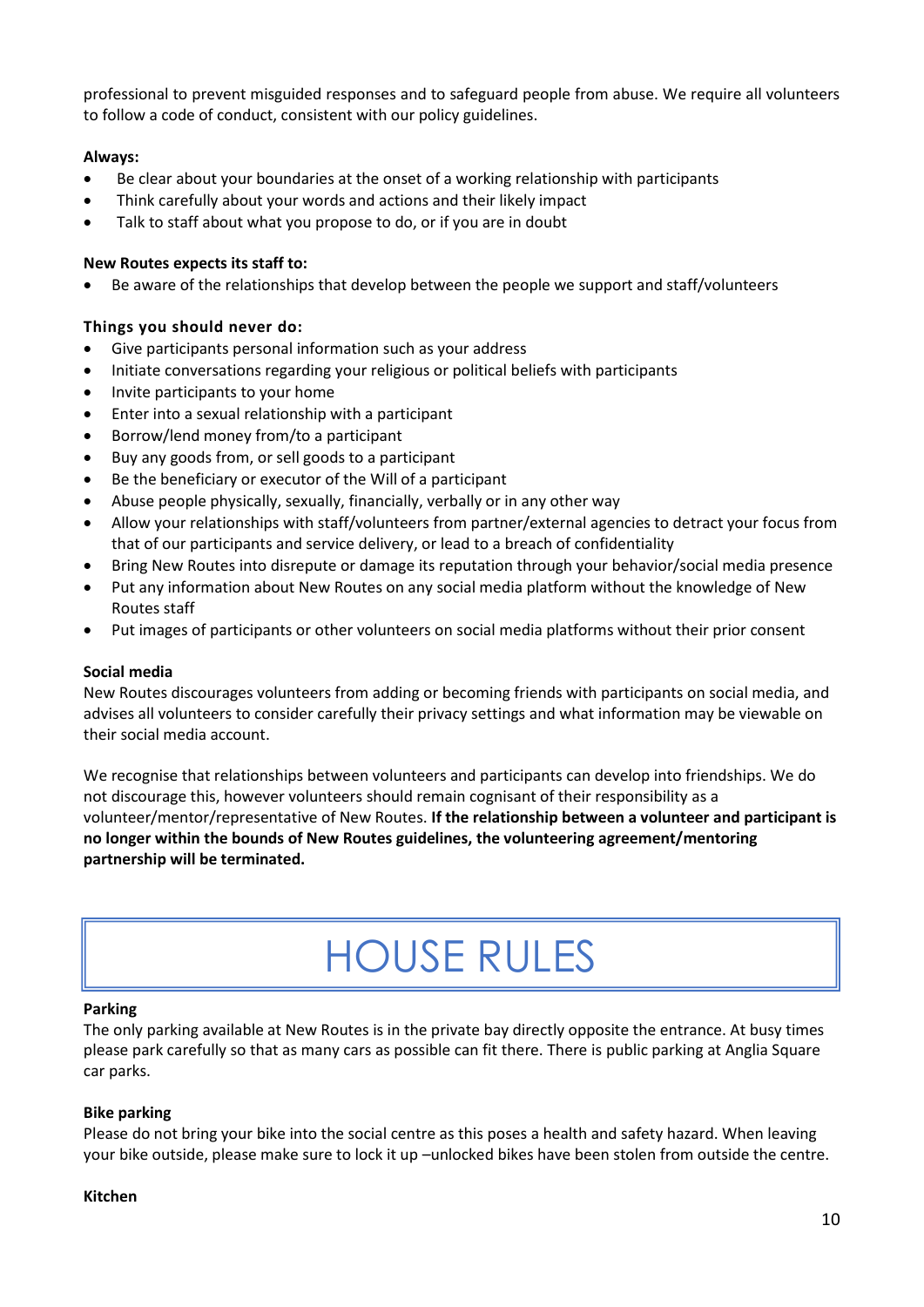When you use the kitchen, please make sure to wash up, dry and put away your cups/plates/cutlery afterwards, otherwise this can leave a significant backlog for staff to clear away at the end of the day!

No children are allowed in the kitchen.

Please do not take hot drinks into the main room during activities where there are children present!

#### **Recycling**

There is a designated bin in the kitchen for recycling, and a blue bin outside – please use them appropriately!

#### **Food for social events**

If you plan to bring a meat dish to a social event, please ensure that it is halal so that everyone can enjoy it. Alternatively, prepare something vegetarian :)

#### **Computers/laptops**

No children under the age of 8 are allowed to use the computers. If you are helping a young person to use the computers, please discourage them from downloading any new programmes/games. Please shut the computers and laptops down at the end of the session.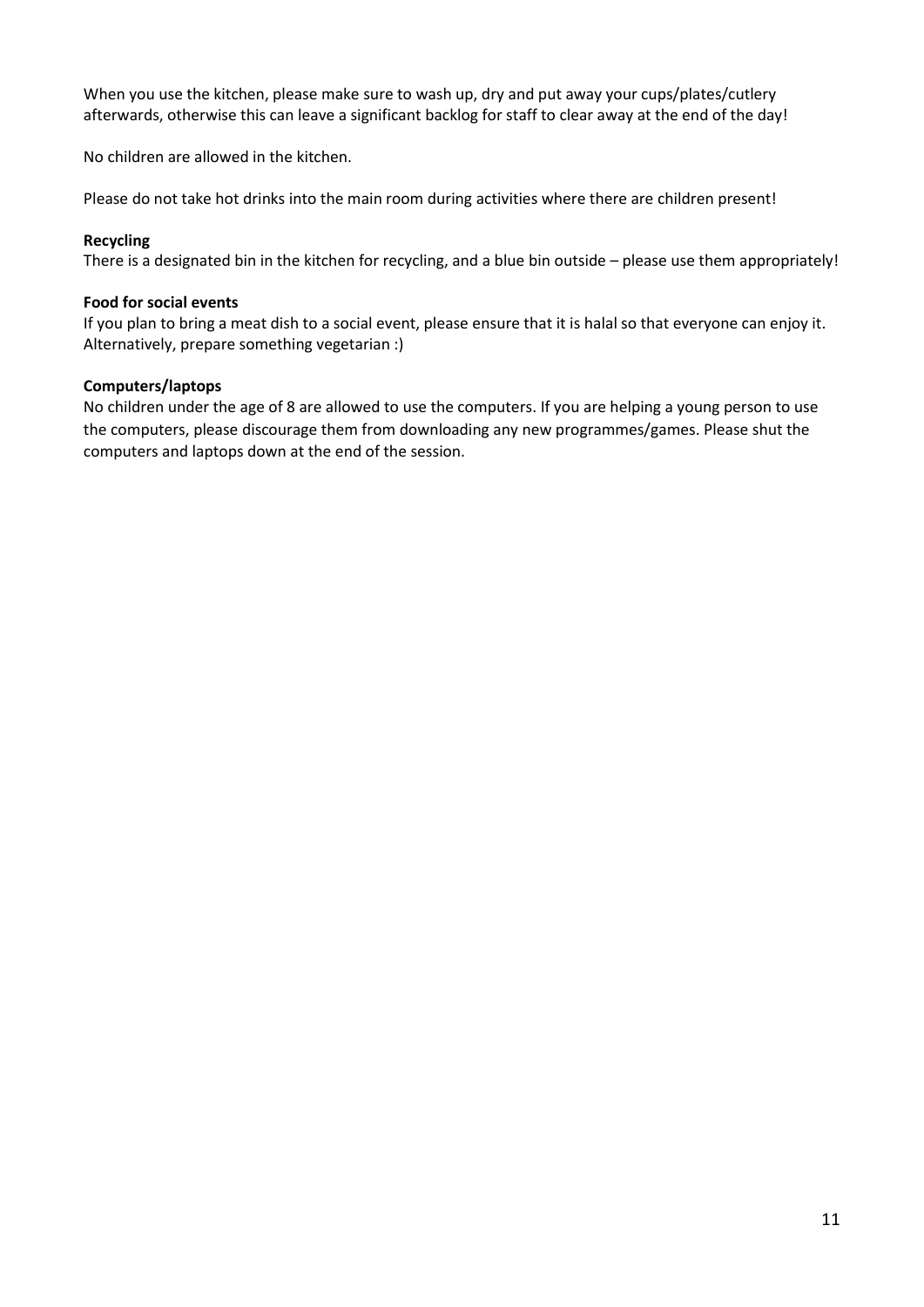### USEFUL CONTACTS

#### **EMERGENCY**

**Police ) 0845 456 4567 Emergency Police, Ambulance, Fire, Coastguard** 999 **Childline** 0800 1111

#### **COMMUNITY ENGLISH CLASSES**

**The Nile School** 82 Upper St Giles St Norwich, NR2 1LT **01603 664473 [www.nile-elt.com](https://www.nile-elt.com/)**

**English + 07951 067435** [www.englishplus.org.uk](http://www.englishplus.org.uk/) 

#### **HEALTH**

**NHS direct** [www.nhsdirect.nhs.uk](http://www.nhsdirect.nhs.uk/)   $3111$ 

**Norfolk and Norwich Hospital**  Colney Lane Norwich NR4 7UY 01603 286286 www.nnuh.nhs.uk

#### **ADVICE & SUPPORT**

**MAP** (Mancroft Advice Project) The Risebrow Centre Chantry Road Norwich NR2 1RF 01603 766994 www.map.uk.net

**Samaritans**  19 St. Stephen's Square Norwich NR1 3SS 01603 611311 [www.samaritans.org](http://www.samaritans.org/) 

**Citizens Advice Bureau**

The Forum Millennium Plain, Norwich NR2 1TF 0344 411 1444

**British Red Cross** 11 Prince Of Wales Road Norwich 01603 623041

**The Bridge Plus+** Suite 209, 44-48 Magdalene Street, Sackville Place, Norwich, NR3 1JU 01603 617076 [www.bridgeplus.org.uk](http://www.bridgeplus.org.uk/) 

**Asylum Aid** [www.asylumaid.org.uk](http://www.asylumaid.org.uk/)  Advice Line 20207 354 9264

**Migrant Help** 01304 203977 [info@migranthelpuk.org](mailto:info@migranthelpuk.org?subject=migranthelp.org%20enquiry&body=Please%20include%20your%20name%20and%20a%20contact%20number%20if%20possible%20-%20Thankyou)  [www.migranthelp.org](http://www.migranthelp.org/)

#### **HOUSING**

**Shelter**  Whitefriars House, 50 Fishergate, Norwich NR3 1SE 0344 515 1860 Helpline: 0808 800 4444 [www.england.shelter.org.uk](http://www.england.shelter.org.uk/) 

**YMCA**  35-37 Exchange Street Norwich NR2 1DP 01603 621263 [www.ymca-norfolk.org.uk](http://www.ymca-norfolk.org.uk/)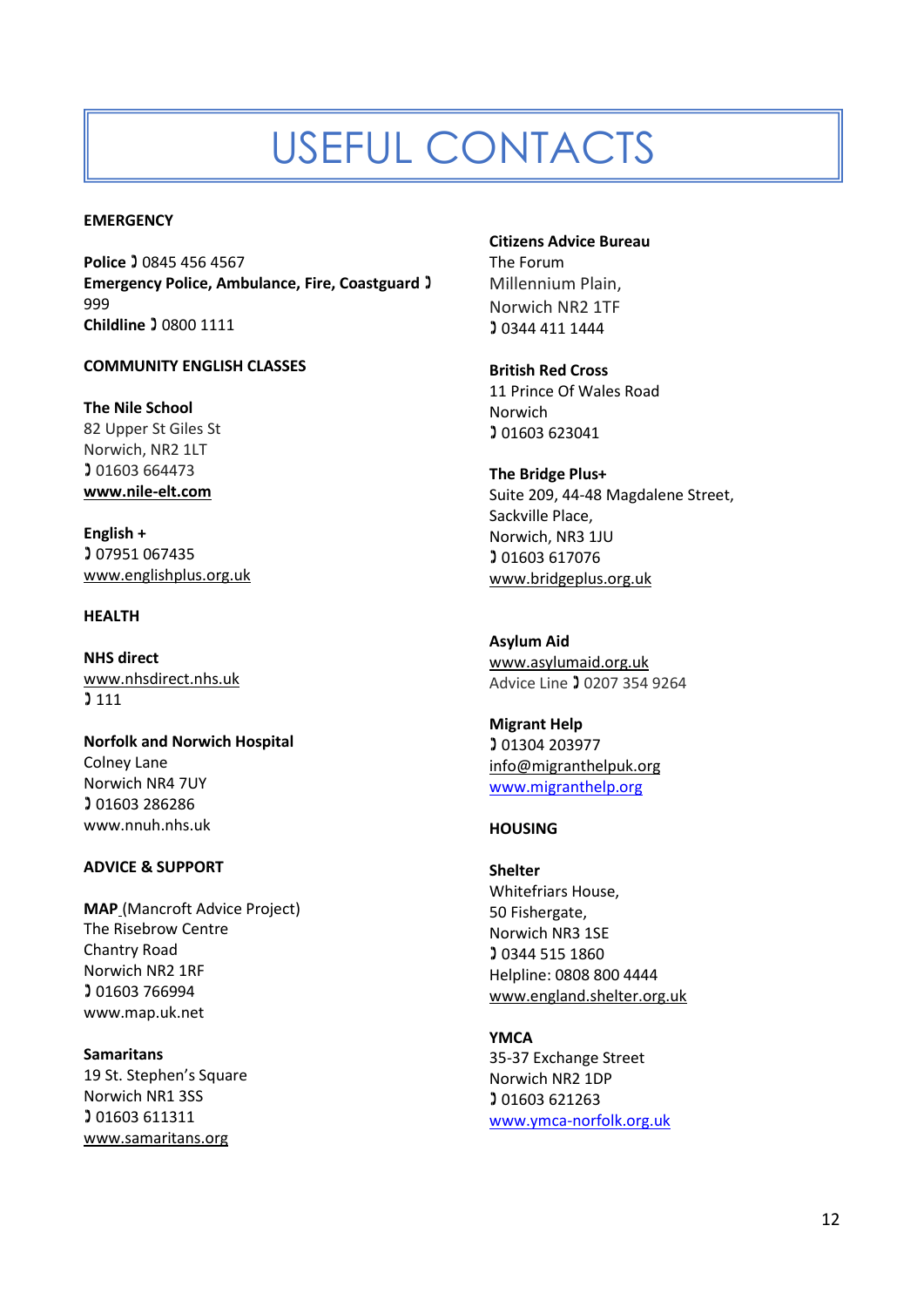### APPENDIX 1- Volunteer agreement

#### **Volunteer Agreement**

Volunteers are an important and valued part of New Routes. We hope that you enjoy volunteering with us and feel a full part of our team. This agreement tells you what you can expect from us, and what we hope from you. Please note this is not intended to be a legally binding contract of employment.

We will do our best:

- To introduce you to how the organisation works and your role in it and to provide any training you need
- To provide regular meetings with your Co-ordinator so that you can tell us if you are happy with how your work is organised and get feedback
- To respect your skills, dignity and individual wishes and to do our best to meet them
- To consult with you and keep you informed of possible changes
- To insure you against injury you suffer or cause due to negligence
- To provide a safe workplace
- To apply our equal opportunities policy
- To apply our complaints procedure if there is any problem

We expect volunteers:

- To work reliably to the best of your ability, and to give as much warning as possible whenever you cannot work when expected
- To follow New Routes procedures, including health and safety, equal opportunities and confidentiality
- To report back any concerns to co-ordinators
- To maintain respect and confidentiality at all times
- To maintain and record relevant volunteering activities
- To attend monthly volunteer meetings when possible

**Please sign below confirming your agreement to become a volunteer and to grant permission for us to process and store your details in accordance with the Data Protection Act 2018:** 

| <b>Address:</b>                                                 |                              |  |
|-----------------------------------------------------------------|------------------------------|--|
|                                                                 | Postcode: New York Postcode: |  |
| Mentor/befriender? Yes □ No □<br>Area of volunteering interest: |                              |  |